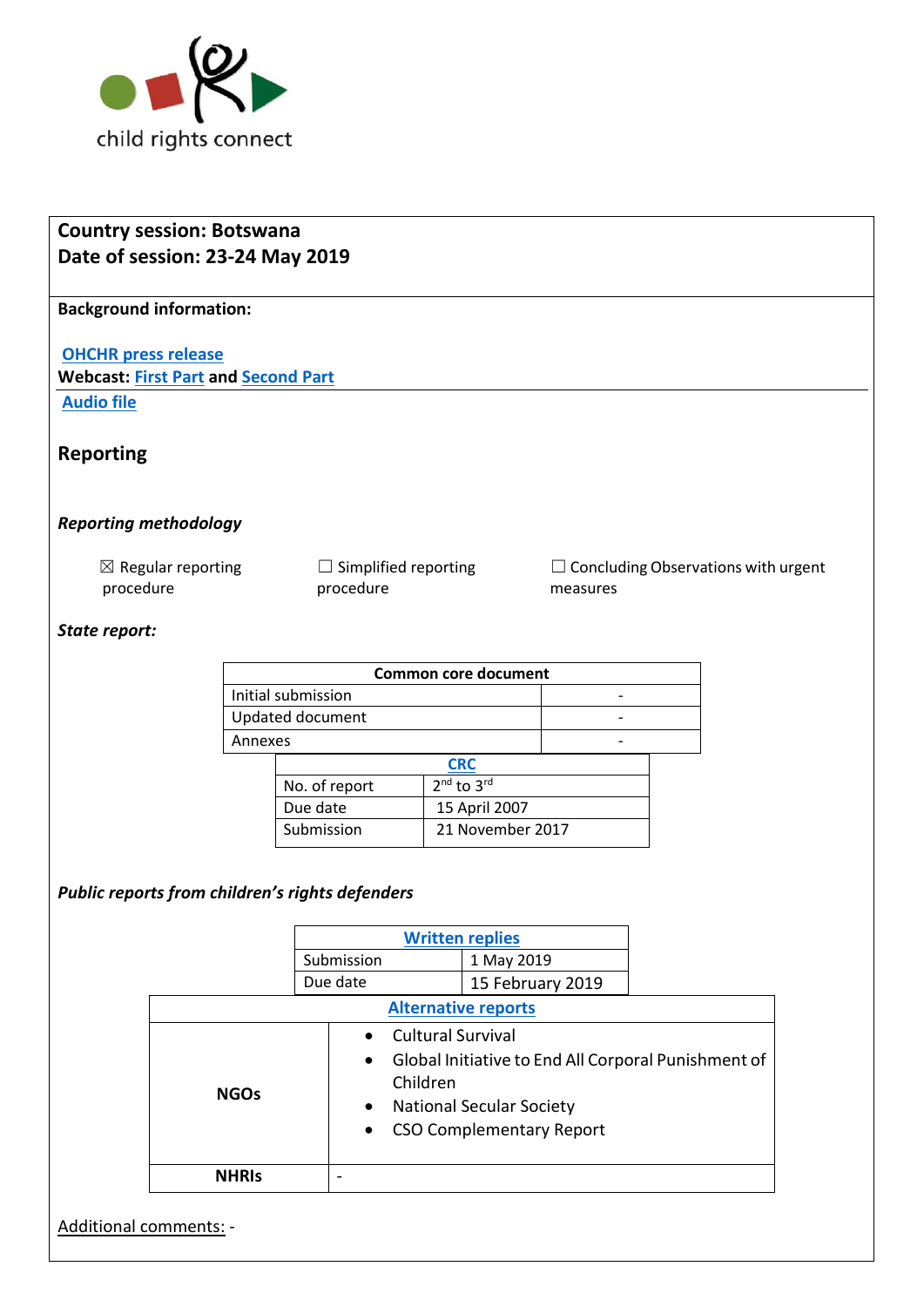

# **State delegation**

The delegation was large and composed of a mix of high-level representatives and technical staff. The delegation was headed by Hon. Solomon Van Westhuizen, Minister of Local Government and Rural Development and included representatives of the Ministry of education, the Ministry of Presidential Affairs, Governance and Public Administration, the Office of the President, the Ministry of Basic Education, the Botswana National Children's Council, and members of the Permanent Mission of Botswana to the United Nations Office at Geneva.

# **Committee's Task Force members**

| Name & Last Name   | Country             |  |  |
|--------------------|---------------------|--|--|
| Cephas Lumina      | Zambia              |  |  |
| <b>Ann Skelton</b> | <b>South Africa</b> |  |  |

## **Dialogue description**

### i. Character of the dialogue

The atmosphere of the dialogue was open and interactive with in-depth and technical discussions with the Committee. The delegation was open to receiving recommendations from the Committee on areas of the Convention in which the country had not evolved. The dialogue became tense when the Committee asked questions relating to corruption. The delegation found unfortunate that the Committee had referred to the Botswana Democratic party in this regard and requested an apology. The Committee, in its answer to the delegation, emphasized the fact that they are a technical body specialized in children's rights with no intention to offend the Botswana delegation regarding the political situation and apologized for any comments perceived as doing so.

#### ii. General assessment made by the Committee

The Committee welcomed the amendment of different legislations such as the Children's Act and the adoption Act. However, the Committee noted a general lack of awareness of the Convention and the Children's Act among the general public. In its concluding remarks, the Committee acknowledged that Botswana had made progress in many areas and was encouraged by the sincerity of the delegation.

#### iii. Main issues discussed:

• **General measures of implementation:** The Committee requested clarifications on the status of the state party's reservation on art.1 of the CRC and whether a timeline was set to lift it and by whom. The delegation responded that the government could lift the reservation after reviewing their legislations to identify which laws offered adequate definitions of the child and which ones could be prejudicial to the child. With regards to the timeline, the delegation was not in a position to confirm a timeline for the process. The Committee asked about steps taken to ensure that child related laws, including the Penal Law, the adoption Act as well as the Child Marriage Act, are in line with the CRC. The delegation responded that the decision to amend the Adoption Act and the Marriage has already been taken and that the review is ongoing. Concerning dissemination of the CRC, the delegation informed the Committee that the government has translated the CRC in Setswana and that a child-friendly version had also been developed. In the same sense, the government had engaged with traditional leaders to sensitize them about children's rights. Moreover, the government also collaborates with CSOs in the dissemination of the CRC through giving grants for such activities depending on their mandate. The Committee asked whether a license is needed for CSOs to be able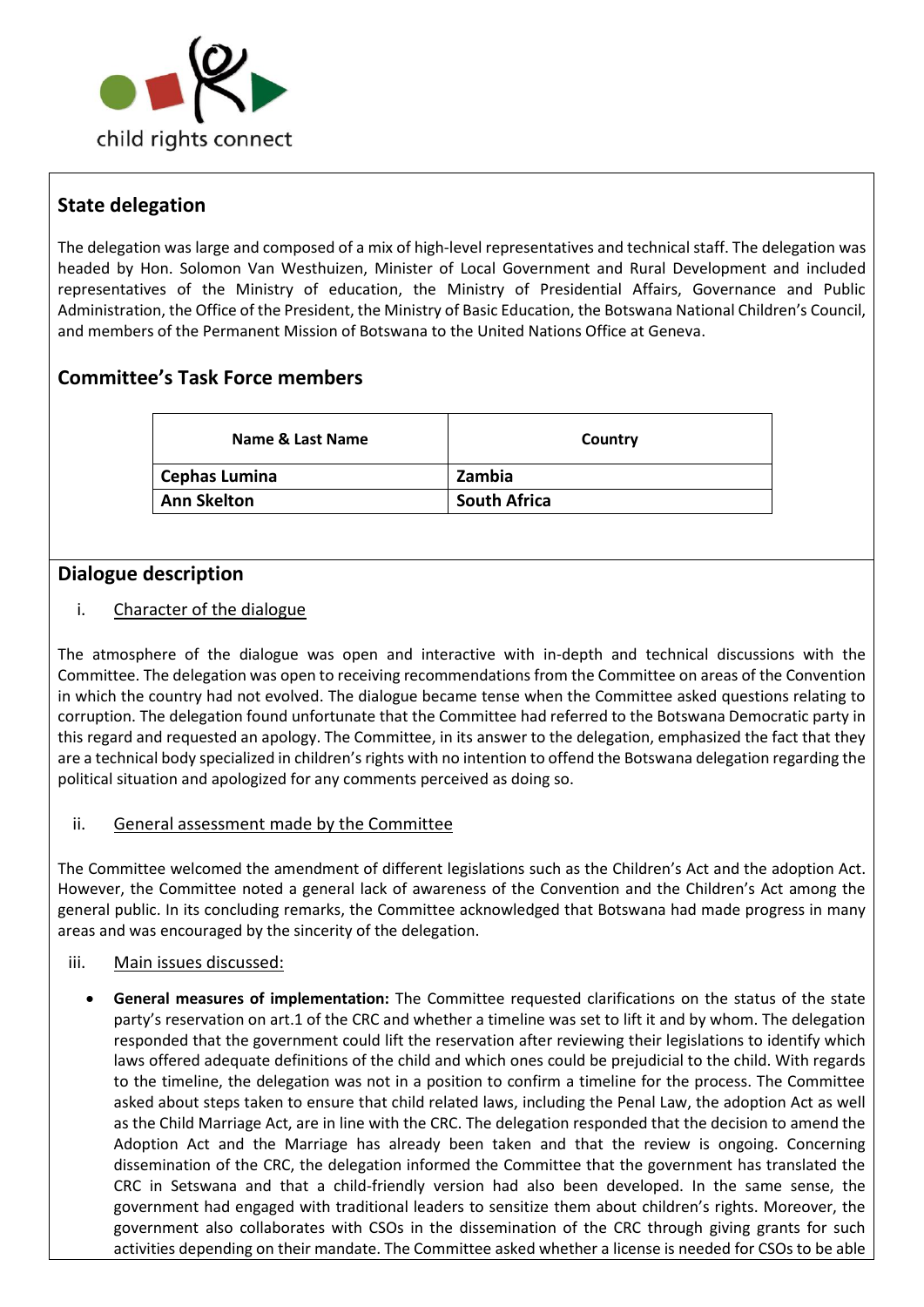

to report to the Committee. The delegation informed that they were not aware of the NGO procedure for reporting, but that for NGOs to operate in the country, they had to register and get a license especially the ones with direct contact with children.

- **Definition of the child:** In response to the question of the Committee on challenges the government has faced in harmonizing national legislations with the Convention, the delegation acknowledged that it had been careful not to perform a blanket harmonization. The delegation added that laws defining children have also been reviewed concurrently; the aim was to identify those that could be detrimental to children.
- **Respect for the views of the child:** The Committee asked whether parents and teachers are aware of this principle as well as the one of evolving capacities and which tools are available and if teachers are trained to encourage child participation. The delegation mentioned that teachers are adequately trained and that participation in school decision-making is done through the student representative forum which aims at providing children a forum to discuss about their welfare**.**
- **Birth registration:** With regards to birth registration, the Committee asked whether there are measures taken to achieve universal birth registration and to deal with the existing challenges of the non-registered children. The delegation emphasized that after lunching universal registration in 2015 and "kiosk health", the rate of registration raised. The Committee was concerned that children are denied services because of their lack of identification. In response, the delegation clarified that children cannot be denied services in Botswana because they do not have identification, services are first provided and then the issue of registration comes later on.
- **Violence against children:** The Committee regretted that corporal punishment is not only allowed but the Botswana legislations provide for the types of corporal punishment that can be inflicted on children; it asked whether there were ongoing debates on the topic, awareness raising programs and promotion of alternative ways of discipline with the aim of repealing such laws in the future. The delegation acknowledged that corporal punishment is still in their criminal code and that the people of Botswana still believe that it is a mean of education and expressed its hope for the government to change their mindsets eventually. Regarding sexual exploitation, the Committee asked which measures have been taken to tackle the issue of girls' exploitation by sugar daddies. This question remained unanswered.
- **Family environment and alternative care:** In response to a question on whether gender neutrality was respected with regards to child custody cases, the delegation highlighted that the best interest of the child is a guiding tool in determining whom from the parents will have custody. A member of the Committee asked about future plans on children put under the care of their extended families unofficially. To that, the delegation replied that they are still shaping a comprehensive foster care program and that foster care is mostly considered because it is family-based intervention.
- **Children with disabilities:** The Committee asked whether the existing inclusive policy covers exclusively education or whether it also includes healthcare, sports or culture. The delegation precised that it is ensuring that the new inclusive education policy -at the drafting stage and not made public yet- complies with the CRPD and promotes social inclusion of people with disabilities. The delegation added that appropriate infrastructures exist in accordance with the CRPD, teachers are continuously trained on the topic, children are also included in mainstream education. The Committee remained concerned on the fact that the state's responsibility with regards to children with disabilities seems to be on the shoulders of NGOs and the phenomenon of sending children abroad and therefore separating them with their families. The delegation responded that the government supports children with disabilities by giving a grant to their caregivers and for the children sent abroad, the main focus is to promote their independence, and some require special needs that are not available in Botswana. Although Botswana has not yet ratified the CRPD, the delegation expressed willingness to do so.
- **Juvenile justice:** The Committee regretted that children in conflict with the law are the forgotten ones and requested updates on specialized children courts as well as training of judges. the delegation responded that magistrate courts are actually transformed into children court when it comes to a case involving a child; several changes are made to create a child friendly environment. For example, only the guardian or parent and court staff are allowed in the courtroom, judges do not use wigs neither gowns to avoid that children get intimidated. To a question as to whether a child can testify, the delegation responded that witnesses usually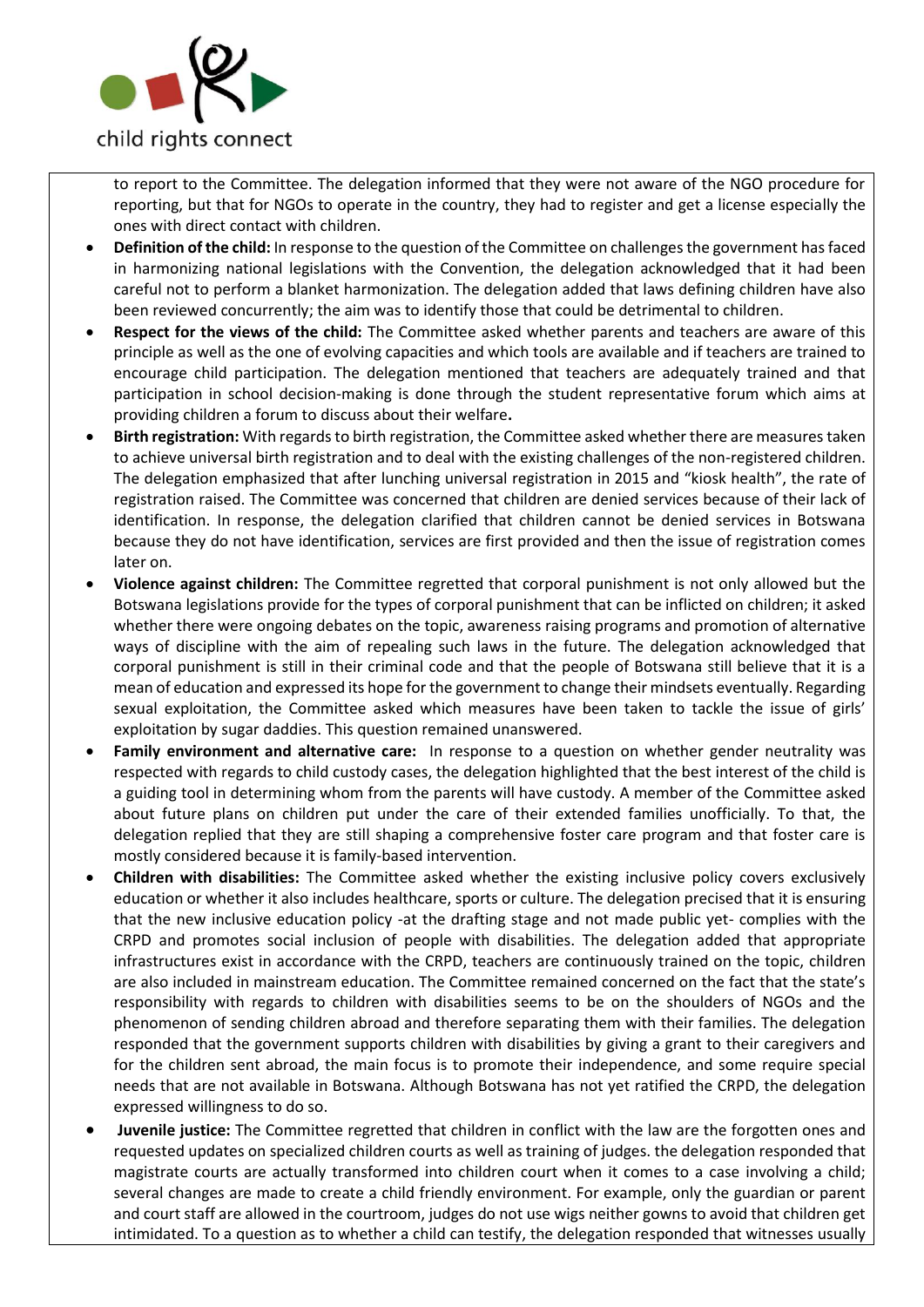

testify under oath or by affirmation, that does not apply to children witnesses. The delegation added that detention is the last resort if a child refuses to testify but that prior to issuing the order of detaining a child/adult, there are other steps. Whether to provide for alternatives to imprisonment, it is still under consideration.

## **Recommendations of the Committee**

- **Reservations:** The Committee recalls its previous recommendations and urges the state party to consider the withdrawal of its reservation to art.1 of the Convention.
- **Right to life, survival and development:** The Committee urges the state party to allocate sufficient resources to the Integrated Reproductive, Maternal, Neonatal, Child, Adolescent and Nutrition Strategy; to strengthen measures to eliminate preventable infant and under-5 mortality by, inter alia, improving prenatal care, providing training to health service personnel on the prevention and clinical management of the leading causes of new born and child deaths and applying the OHCHR technical guidance.
- **Birth registration and nationality**: The Committee urges the state party is to strengthen its efforts to achieve universal registration by for example raising awareness on the importance of birth registration for particularly refugees and children living in alternative care institutions, nomadic communities and remote areas. The state party is also encouraged to consider withdrawing its reservation to the convention on the status of refugees and ratifying the Convention on the Reduction of Statelessness of 1961.
- **Violence against children:** The Committee urges the stat party to explicitly and unconditionally prohibit the use of corporal punishment in all settings and raise awareness among parents, teachers, professionals and promote alternative forms pf child rearing and discipline. As to sexual exploitation and abuse -while referring to its G.C 13- the Committee urges the state party to put in place measures for mandatory reporting of cases of sexual exploitation and abuse in all settings; take all measures to investigate reported cases of sexual violence and prosecute the perpetrators accordingly; as well as publish the findings of the 2017 Violence against Children survey.
- **Children deprived of a family environment: T**he Committee urges Botswana to ensure sufficient alternative family and community-based care options to children deprives of their family environment. Reduce reliance on residential care as well as to provide continuous capacity-building and training to all the persons that are in contact with those children
- **Children with disabilities**: in reference to its G.C 9, the Committee urges the state party to conduct a study on the situation of children with disabilities so as to use it for the implementation of the CRC and national legislations; ensure that all children with all types of disabilities have access to inclusive education in mainstream education schools with appropriate training of the teaching personnel. The Committee also urges the state party to prevent the separation of children with disabilities as well as to continue strengthening its awareness-raising campaigns to combat against their stigmatization.
- **Migrant, asylum-seeking and refugee children:** The Committee, with reference to its G.C 3 & 4, urges the state party to prohibit the detention of refugee and asylum-seeking children and adopt alternatives to detention in order to allow children to remain with family members and/or guardians , consistent with their best interests and their rights to liberty and a family environment; and to strengthen measures to ensure full access of all asylum-seeking and refugee children to health services and education.

#### **Sustainable Development Goals**

Throughout its Concluding Observations the Committee referred to the following targets:

- 1.2, on eradicating extreme poverty and reducing by half the proportion of people living in poverty;
- 3.2, on ending preventable deaths of new-borns under 5 years of age;
- 3.3, on ending the epidemics of AIDS, tuberculosis, malaria and neglected tropical diseases and combat hepatitis, water-borne diseases and other communicable diseases;
- 4.1 and 4.2 on ensuring that all girls and boys complete free, equitable and quality primary and secondary education and have access to quality early childhood development, care and pre-primary education;
- 4.4, on increasing the number of youth and adults who have relevant skills, including technical and vocational skills, for employment, decent jobs and entrepreneurship: